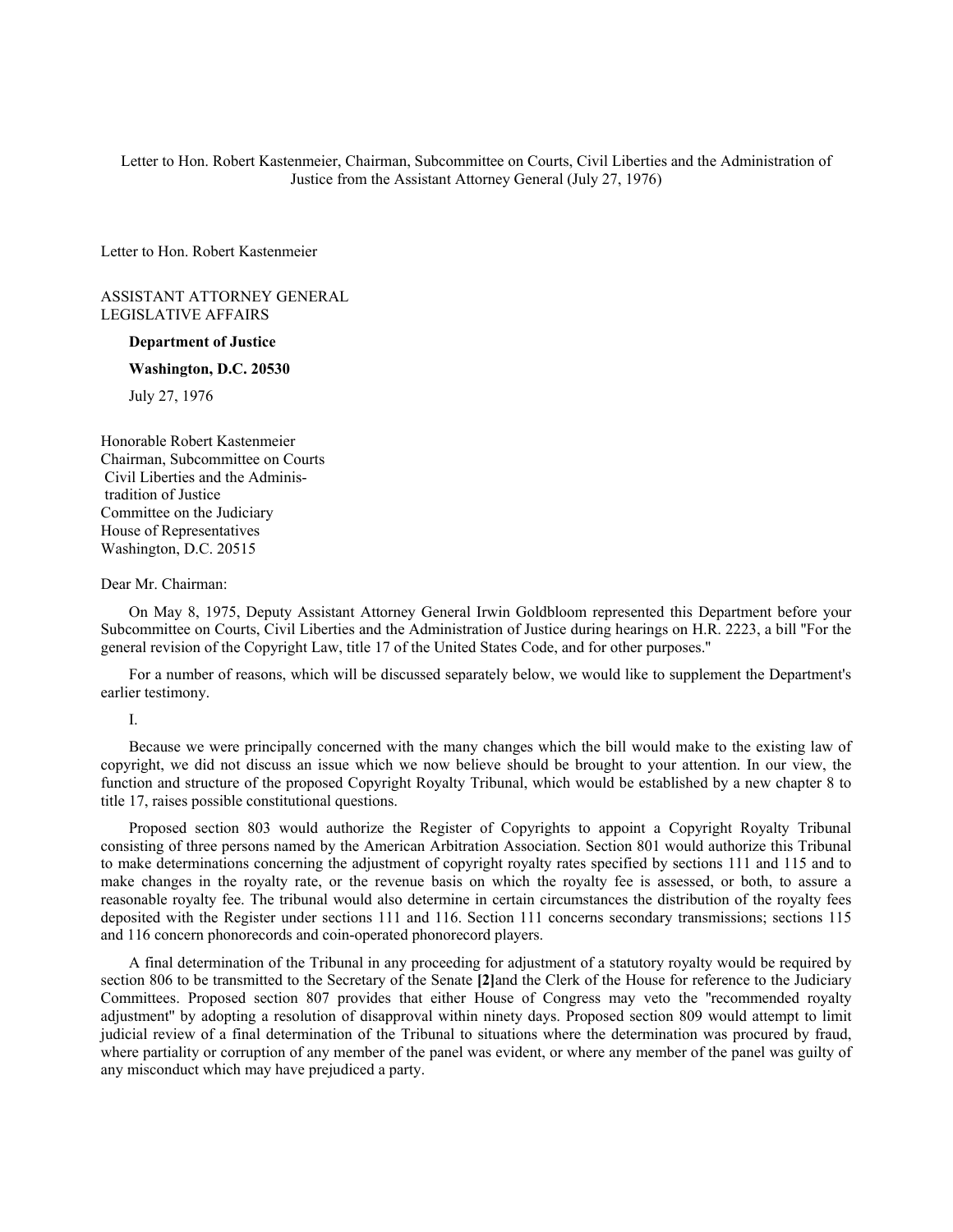The absence of meaningful standards for the Tribunal's decision making, the Tribunal's transient and inexpert membership, its lack of continuity in establishing policy and precedent, and the very restricted judicial review provision, taken together, raise questions whether petitioners before the Tribunal can be assured of due process of law.

Moreover, the Tribunal, with its administrative (rate-making) and Judicial (dispute resolution) functions, would be lodged within the Library of Congress, an arm of the Congress, thereby raising separation of powers questions. Both executive and judicial prerogatives may be jeopardized by placing within the exclusive control of Congress powers which are not legislative in nature. Indeed, separations of powers questions have already been raised with respect to the existing location of the Copyright Office within the legislative branch. See Brylawksi, ''The Copyright Office: A Constitutional Confirmation,'' *44 Geo. Wash. L. Rev. 1 (1976).*

Furthermore, in our view, the one-House veto mechanism raises questions concerning Article I, section 7, of the Constitution which prescribes the procedures by which the Congress legislates. The Constitution has created a process whereby both Houses and the President have a role in creating legislation and mentions no procedure whereby one House can take actions which have the force of law.

# II.

On February 19, 1976, the Senate passed S. 22, the Senate omnibus copyright reform bill, making certain changes to section 301. We believe that these changes have anticompetitive implications which should be called to your attention.

**[3]**Section 301 would provide that the federal Copyright Act would preempt all state regulation of rights in the nature of copyright protection. However, certain exceptions to complete preemption would be made by subsection (b) of section 301. The Senate-passed bill made two significant additions to the exceptions, both of which are opposed by this Department. These additions seemingly allow (1) protection under the theory of misappropriation, and (2) less preemption than the committee intended with respect to state law regarding sound recordings made prior to 1972.

## A. Misappropriation

Paragraph (3) of section 301(b) would exempt from pre-emption, state common law or statutory rights that are not equivalent to the exclusive rights granted by the Copyright Act. The Copyright Act would grant rights such as the exclusive right to make copies of the copyrighted work (Section 106). In addition to the rights that paragraph (3) previously specifically listed as non-equivalent rights (e.g., breach of contract and breach of trust) the committee has now added ''rights against misappropriation not equivalent to any of such exclusive rights ... .'' The committee report accompanying the bill asserts that there is a need for this provision because ''state law should'' be able to permit the misappropriation theory to apply. S. Rep. 94-473, 94th Cong., 1st Sess. 116 (1975) (hereinafter, ''Senate Report'').

This Department is concerned that inclusion of the above quoted phrase in section 301 would sanction use of the highly anticompetitive "misappropriation" theory, and may defeat the underlying purpose of the preemption section.

# 1. The Misappropriation Doctrine is Anticompetitive

This Department strongly opposes allowance of monopolies based on the theory of ''misappropriation.'' This term is not defined in the proposed Act, but the concept apparently stems from the much-criticized decision of the Supreme Court in *International News Service v. Associated Press , 248 U.S. 215 (1918)* (hereinafter, the ''INS'' case). In INS, the Supreme Court held that the defendant news service committed an unlawful act of unfair competition by copying the plaintiff's uncopyrighted published new[s] stories from east coast newspapers and wiring them [to] west coast subscribing newspapers. The Court found that even though the plaintiff would have had no rights against the public, who were entitled or privileged to copy the articles, nonetheless the defendant had ''misappropriated'' the published work done by the plaintiff and was therefore liable to the plaintiff. The Court's theory was that the defendant's conduct **[4]**was unlawful because it sought to ''reap where it has not sown'' *(248 U.S. at 239).* This unjust enrichment theory could be used broadly to prohibit the copying of uncopyrighted published materials, the manufacture by others of unpatented goods, the use by a doctor of a surgical technique developed by another doctor, or the use of an advertising technique which another has developed at his own expense. The effect of the theory is boundless--it is potentially applicable each time a person engages in conduct that imitates some work that was developed at another's expense.

The courts generally have declinedn1 to follow the suggestion in the INS case that the traditional unfair competition doctrine be expanded to cover so-called ''misappropriation.''n2 See, e.g., *G. Ricordi & Co. v. Haendler , 194 F.2d 914, 916 (2d Cir. 1952); National Comics Pub., Inc. v. Fawcett Pub., Inc. , 191 F.2d 594, 603 (2d Cir. 1951);*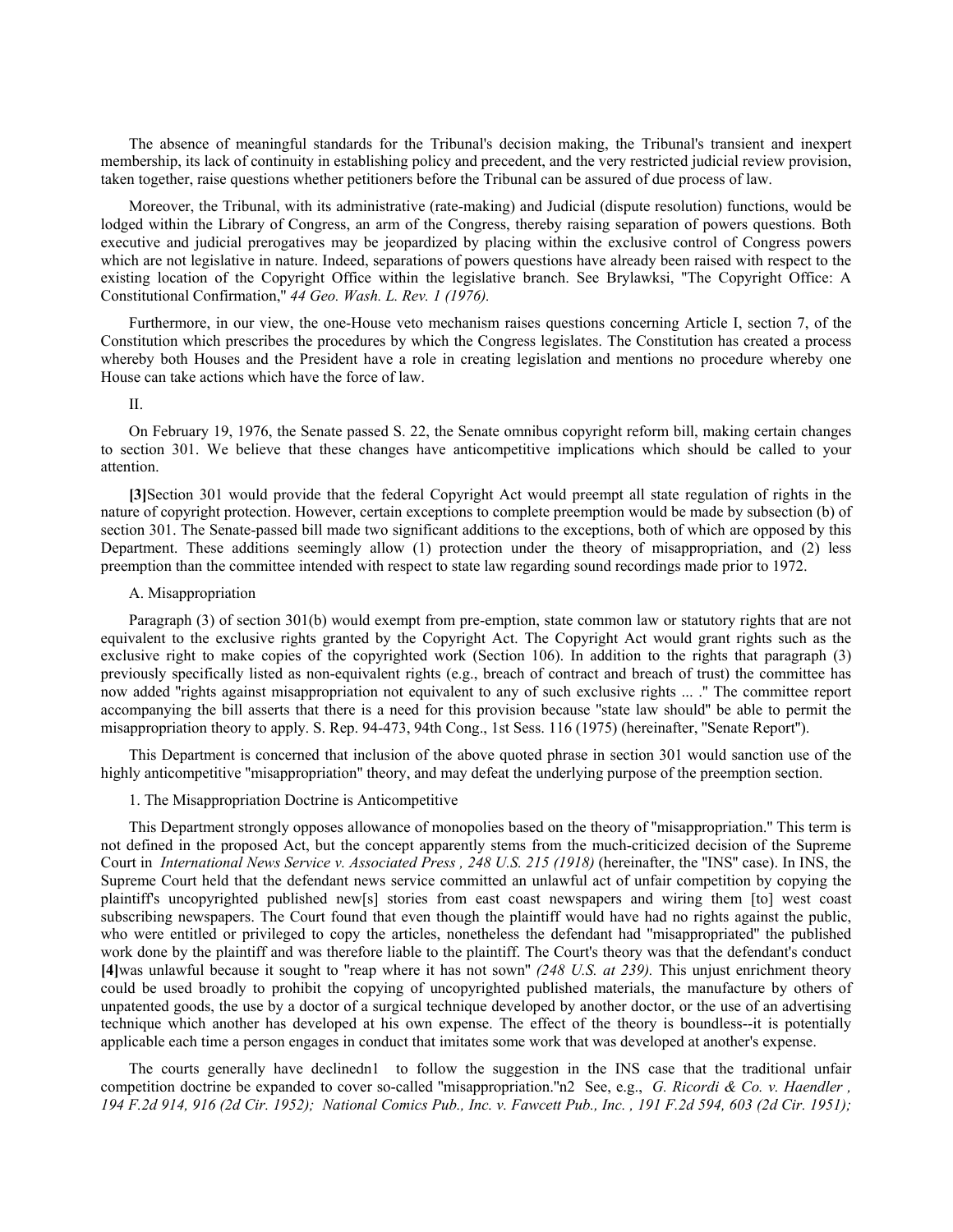*RCA Mfg. Co. v. Whiteman , 114 F2d 86, 90* (2d Cir.), cert. denied, *311 U.S. 712 (1940); Cheney Bros. v. Doris Silk Corp. , 35 F.2d 279, 280 (2d Cir. 1929),* cert. denied, *281 U.S. 728 (1930).* Indeed, District Judge Wyzanaski once stated his belief that the Supreme Court would follow the Brandeis dissent in INS and overrule INS if given the opportunity. *Triangle Pub., Inc. v. New England Newspaper Pub. Co. , 46 F. Supp. 198, 204 (D. Mass 1942).* This view is supported by the recent Sears and Compco decisions,n3 in which the Supreme Court reversed decisions from a court of appeals that prohibited copying of unpatented products, without even attempting to distinguish INS. See also **[5]** *Columbia Broadcasting System, Inc. v. DeCosta , 377 F.2d 315, 318* (1st Cir.), cert. denied, *389 U.S. 1007 (1967),* in which the court found both that INS was no longer authoritative, since it occurred before *Erie R.R. Co. v. Tompkins*, *304 U.S. 64 (1938),*n4 and that it was overruled by Sears and Compco.

The New York State courts, in a series of cases beginning with appropriation of news and artistic productions, retrieved the ''misappropriation'' theory of INS from innocuous desuetude and gradually extended the doctrine into the area of unfair competition in the sale of ordinary merchandise.n5 The INS doctrine has also been codified in the New York General Business Law (§ 368-d). The bulk of authority elsewhere in the United States, however, is against the recognition of ''misappropriation'' as an independent basis for recovery in imitation cases ( *West Point Mf. Co. v. Detroit Stamping Co. , 222 F.2d 581, 598-99 (6th Cir. 1955)* (misappropriation is ''contrary to the great weight of authority'')).

This Department supports the position taken in the foregoing majority line of cases, and opposes any attempt to limit nondeceptive copying of uncopyrighted or unpatented subject matter by the general public. We believe that sound policy reasons underlie the weight of authority that opposes the INS ''misappropriation'' doctrine.

The ''misappropriation'' theory is vague and uncertain. The ''misappropriation'' provision of section 301 does not indicate what it is that is not to be appropriated. It may extend beyond an appropriation of the forms or styles of ordinary merchandise to include an appropriation of mere ideas, or technology or other know-how long in the public domain. Neither the INS, other cases, nor proposed **[6]**paragraph (3) adequately defines the conduct prohibited, or establishes any standard for distinguishing improper, as opposed to proper, copying.n6

The ''misappropriation'' doctrine may be used contrary to copyright and antitrust policies to sustain perpetual monopolies over printed matter, and contrary to patent and antitrust policies to sustain perpetual monopolies over alleged inventions which do not qualify for patent protection. In the Sears and Compco cases, noted above, the Supreme Court set aside such grants and held the states to be without power to block off from the public the non-deceptive copying of an unpatentable article. The Court held this in the ground that such grants contravene the federal patent statutes and constitutional provisions.

Furthermore, imitation is the life-blood of competition. Mere commercial copying is neither unlawful, nor immoral; instead it is often a commercial and economic necessity. Copying very often supports and promotes competition--it spurs further invention and innovation, permits newcomers to enter markets, and generally, by bringing forward functionally equivalent products and services, is a necessary condition for the competitive forces of the marketplace acting to lower prices, satisfy consumer demand, and allocate production optimally.

#### 2. Preemption Would Be Nullified

Paragraph (3), as noted above, lists causes of action, such as for breach of contract, that are specifically identified in the introductory phrase as giving ''rights that are not equivalent to any of the exclusive rights'' that would be granted by section 106 of the proposed Copyright Act. These are causes of action different in nature from that for copyright infringement (see Senate Report, p. 115). Apparently what is meant is that, for example, one may sue to enjoin reproduction of an uncopyrighted book if there is a contract between the parties prohibiting the defendant from reproducing it. Thus, reproducing the literary expression itself may be prohibited under a cause of action for breach of contract.

**[7]**Similarly, paragraph (3) exempts from preemption ''rights against misappropriation not equivalent to any of such rights'' specified in section 106. This apparently would permit states to prohibit the reproduction of the literary expression itself under a ''misappropriation'' theory. ''Misappropriation'' would stand in the place of breach of contract as a cause of action in the book example above. Any copying of copyrightable subject matter that has not been federally protected could be prohibited under the amorphous theory of ''misappropriation.''

The Senate Report states (p. 116) that reproduction of ''the literary expression'' itself should be preempted and should not be able to be prohibited under the ''misappropriation'' theory; yet that is what inclusion of the term ''misappropriation'' in paragraph (3) would prohibit. The preemption sought by the omnibus Copyright Act revision bill would be nullified by paragraph (3).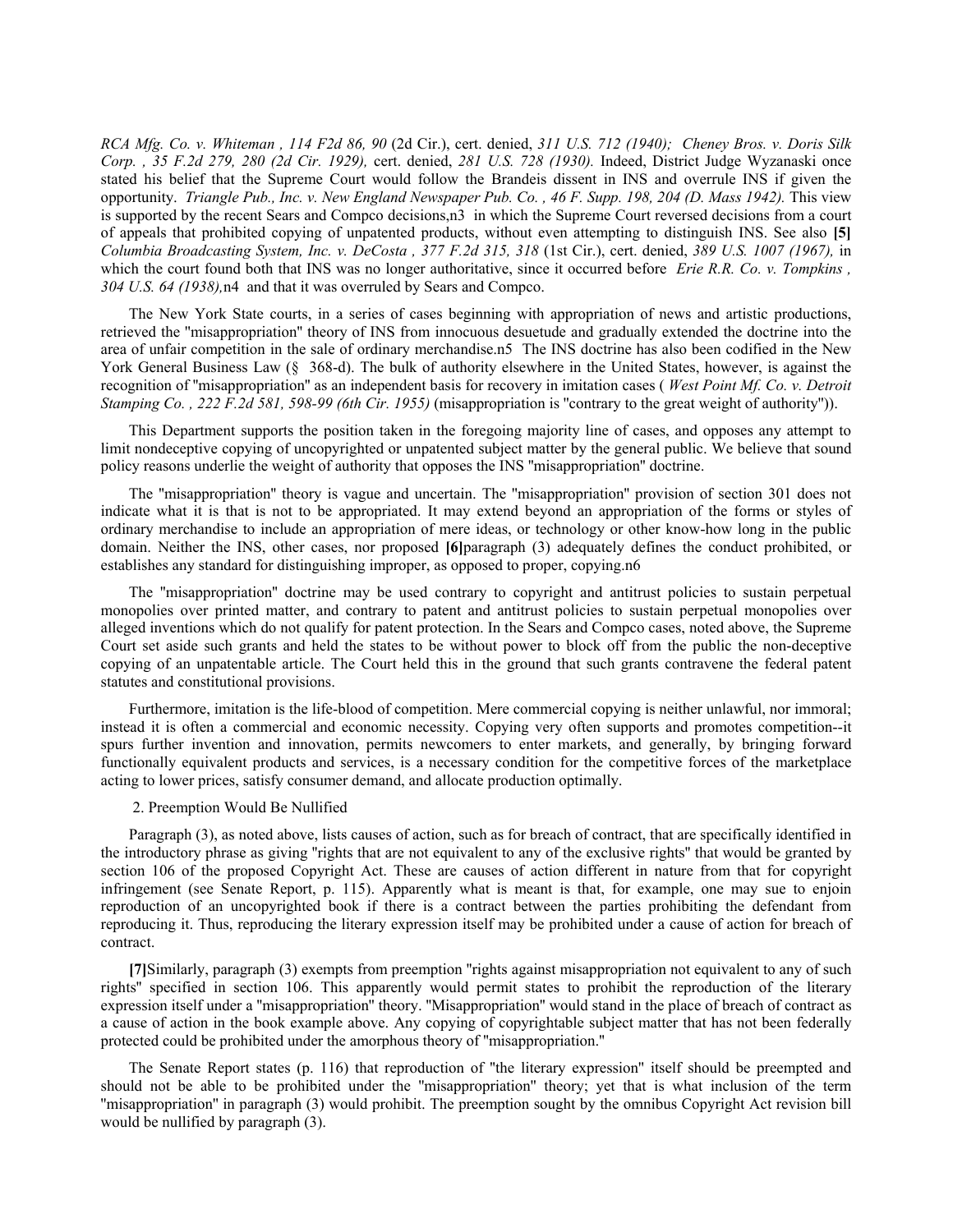While "misappropriation" is almost certain to nullify preemption, any of the causes of action listed in paragraph (3) following the phrase ''as specified by section 106'' may be construed to have the same effect. For example, a court could construe the copying of an uncopyrighted published book to be an invasion of the author's right to privacy, i.e., the right to keep the control of the publication of his book privately to himself. In order to more clearly delineate [to] the courts the area to [be] preempted, we recommend striking the specific causes of action listed in paragraph (3) so as to amend that paragraph to preempt only: ''(3) activities violating legal or equitable rights that are not equivalent to any of the exclusive rights within the general scope of copyright as specified by section 106;.''

## 3. Recommendation

For the reasons discussed, this Department recommends that section 301(b)(3) be amended as suggested above.

# B. Sound Recordings

Paragraph (4) of section 301(b) would exempt from preemption state laws with respect to sound recordings fixed prior to February 15, 1972. That date was the date that sound recordings were first made subject to federal Copyright Act protection under the ''tape-piracy'' amendment of 1971.n7 The legislation making that amendment specified **[8]**that the protection was only to be given to recordings fixed after that date, and that the amendment was not to be ''applied retrospectively or be construed as affecting in any way rights with respect to sound recordings fixed before [that date].'' The protection given by that amendment (§ 1(f) of the Copyright Act, *17 U.S.C.* § 1(f)) was to the owner of the copyright in the recording (e.g., the plastic disc played on phonographs) to prevent other from recording the work for commercial purposes. Section 114 proposed in S. 22 would continue this protection given by present § 1(f).

As explained in the Senate Report (p. 116), the intent of paragraph (4) is to ensure that ''nothing in [the Copyright Act] annuls or limits the authority of states to prevent the unauthorized duplication of sound recordings fixed prior to February 15, 1972.'' However, rather than narrowly defining an exception to the otherwise general preemption sought by the omnibus Copyright Act revision bill, paragraph (4) as drafted may exempt from preemption much more than state tape-piracy laws. It exempts all state laws with respect to ''sound recordings fixed prior to February 15, 1972,'' without limiting the exemption to those laws dealing with tape-piracy.

The paragraph may be amended, however, more precisely to accomplish the Committee's intent to permit states to prohibit tape-piracy with respect to recordings made before February 15, 1972.n8 Paragraph (4) may be clarified by amending it to read:

(4) Sound recordings fixed prior to February 15, 1972, that are equivalent to any of the exclusive rights specified by section 114 with respect to sound recordings fixed on or after February 15, 1972.

# **[9]** III

This Department testified with respect to section 601 of H.R. 2223 on May 8, 1975. We wish to reemphasize our remarks and note similar concerns with respect to section 602.

Subject to specified exceptions, Section 601 provides that the importation into or public distribution in the United States of more than 2,000 copies of a work consisting preponderantly of nondramatic literary material in the English Language by an American or resident alien author and protected under the copyright law is prohibited, unless portions consisting of such material have been manufactured in the United States or Canada. This section would reenact in modified form a highly protectionist trade barrier contained in the present copyright law *(17 U.S.C. § 16).* Section 601 is entirely unrelated to questions of copyright and offers no protection to authors. On the contrary, Section 601 decreases the value of copyrights. For example, it prevents an American author from granting worldwide publication rights to a foreign publisher who offers more favorable compensation than an American publisher. Whatever the merits of the original justification for the manufacturing clause, the restriction is clearly unnecessary and inappropriate today in light of the strength of our publishing and printing industries and in light of our nation's commitment to competition and the elimination of nontariff barriers in international trade.

Section 602, a related provision which was not treated specifically in the Department's prior testimony, may be even more anticompetitive in scope. Section 602 declares two types of importation to be an infringement of a U.S. copyright: (a) importation of ''piratical'' copies (i.e., copies made without the authorization of the copyright owner), and (b) ''unauthorized'' importation of copies lawfully made. In the Department's opinion the importation of copies lawfully made abroad but not authorized by the U.S. copyright holder is not an infringement under the present law. Present law holds that the copyright owner's control over a work is terminated at the time of the first lawful sale, and the purchasers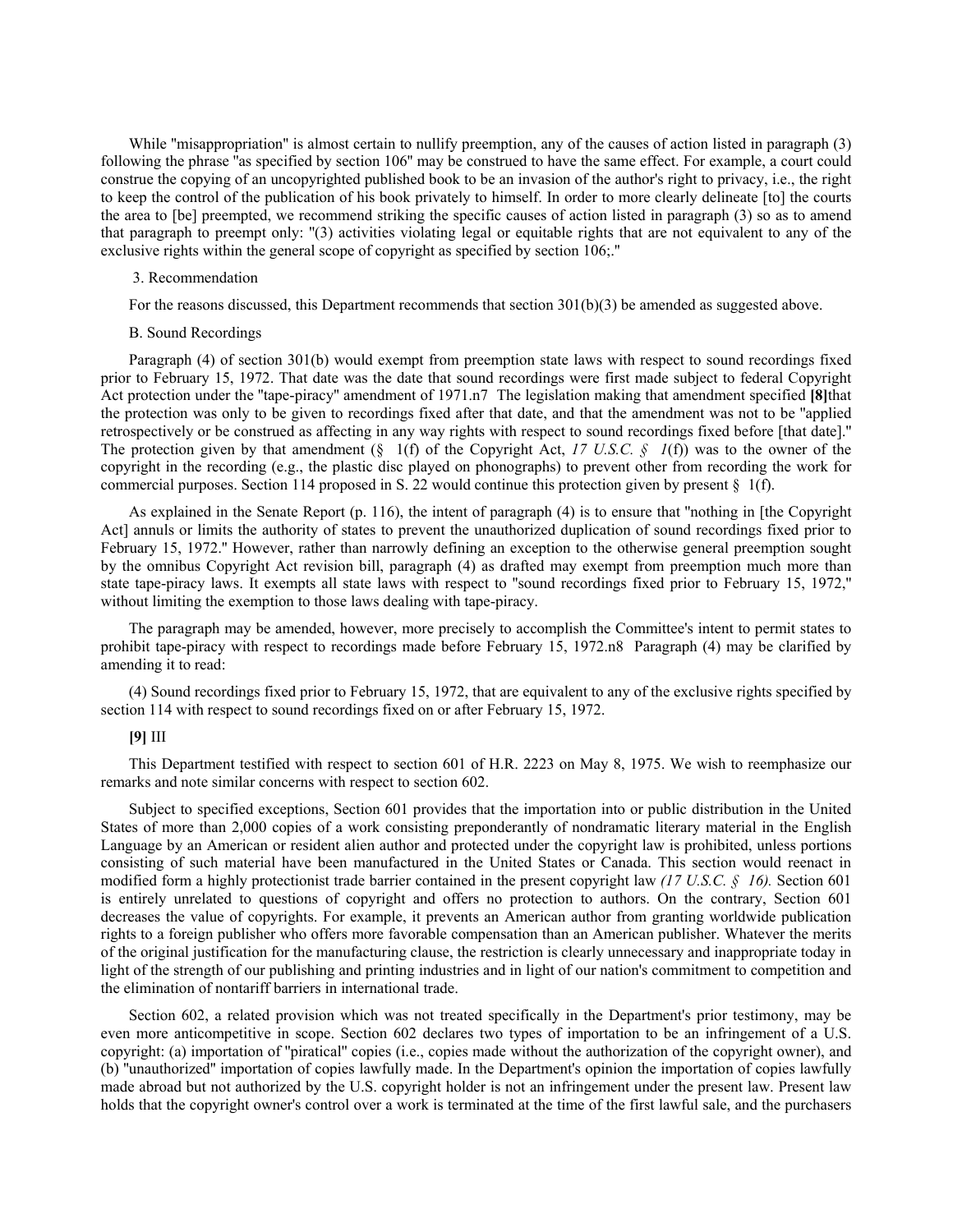are free to resell the work without restriction or limitation. This new provision will enable the U.S. copyright holder to prohibit imports into the United States by foreign jobbers who have purchased lawfully made copies of the book from a foreign publisher, thus effecting a restraint on resale of books. This restriction has no benefit to the author since he has already been paid a royalty by the foreign publisher, but it limits the availability of competitive books to the consumer. Such a restraint on resale is anticompetitive and could be a violation of the **[10]**Sherman Act. Furthermore, in November, 1974, the Department brought an antitrust action against a large number of major U.S. publishers alleging an international market allocation scheme which had the effect of restricting the sale of competitive books in the Englishspeaking world ( *United States v. Addison-Wesley, et. al.* , 74 Civ. 5176 (S.D.N.Y.)). The ability to bring an infringement action under Section 602 against books lawfully published abroad could hinder the Department's efforts to foster increased competition in the publishing industry.

Section 602 goes one step further by authorizing the establishment of a procedure under which a copyright holder can arrange for the Bureau of Customs to notify him whenever articles appearing to infringe his work are imported. This gives the copyright holder the services of the Bureau of Customs to police his territorial exclusivity and will greatly increase his ability to enforce it.

For these reasons, the Department of Justice opposes enactment of Section 601 and those parts of Section 602 dealing with the ''unauthorized'' importation of books lawfully published abroad.

IV

This Department also testified with respect to Title II of H.R. 2223, ''The Design Protection Act of 1975.'' We wish to reemphasize our opposition to these provisions. The Department of Justice continues to oppose Title II as it has similar legislation in the past.

Title II would provide a new type of monopoly protection, different from either copyright or design patent, for ornamental design features of useful articles. Protection would be given for decorative features of almost all useful articles, such as furniture, appliances, and cars. The protection would extend for a five-year, once-renewable period. Remedies would include injunctions, damages and attorney's fees.

Design patent protection is presently afforded these designs by *35 U.S.C. § § 171*-173 if they meet the criteria for patents including novelty and unobviousness over the prior art *(35 U.S.C. § § 102,* 103). Copyright protection is presently not afforded these designs unless they can exist separateley from the useful article and may be considered a ''work of art'' *(17 U.S.C. § 5*(g), *37 C.F.R. § 202.10(c)*).

**[11]**Enactment of the proposed legislation would provide statutory protection for designs that are currently not subject to either patent or copyright protection, provide an alternate form of protection for subject matter currently subject to design patent protection, and provide an additional form of protection for copyrighted subject matter used in a useful article.

This legislation would create a hybrid form of statutory monopoly -- between design patents and copyrights. In contrast, however, with the design patent law *(35 U.S.C. § § 171*-173) and the Copyright Office regulations (*37 C.F.R. § 202.10*), protection would be afforded to registered designs without regard to the degree of creativity of the authorship involved.

Enactment of Title II would likely substantially increase the cost to the public for many useful articles. The copier may perform a number of economically useful functions which deserve encouragement. He may simply produce the useful article at a lower cost. He may achieve wider distribution. He may couple the design with some other useful article. He may do none of these, but by merely providing competition he may force lower profit margins and greater efficiency.

The protection afforded by Title II would not likely appreciably encourage the creation of ornamental designs of useful articles to the benefit of the public. Observation indicates that manufacturers are eager to create good ornamental designs. Stiffel's creation of the pole lamp was undoubtedly highly profitable and the rewards available from being first with a new design are substantial.n9 Had Sears been forced to create a new design for a pole lamp would the public have benefitted in the slightest? The individual who originates an ornamental design protected by the Title II would likely rarely benefit from the protection. His corporate employer might enjoy monopoly profits, but the salaried designer is not likely to be stimulated to be more creative thereby.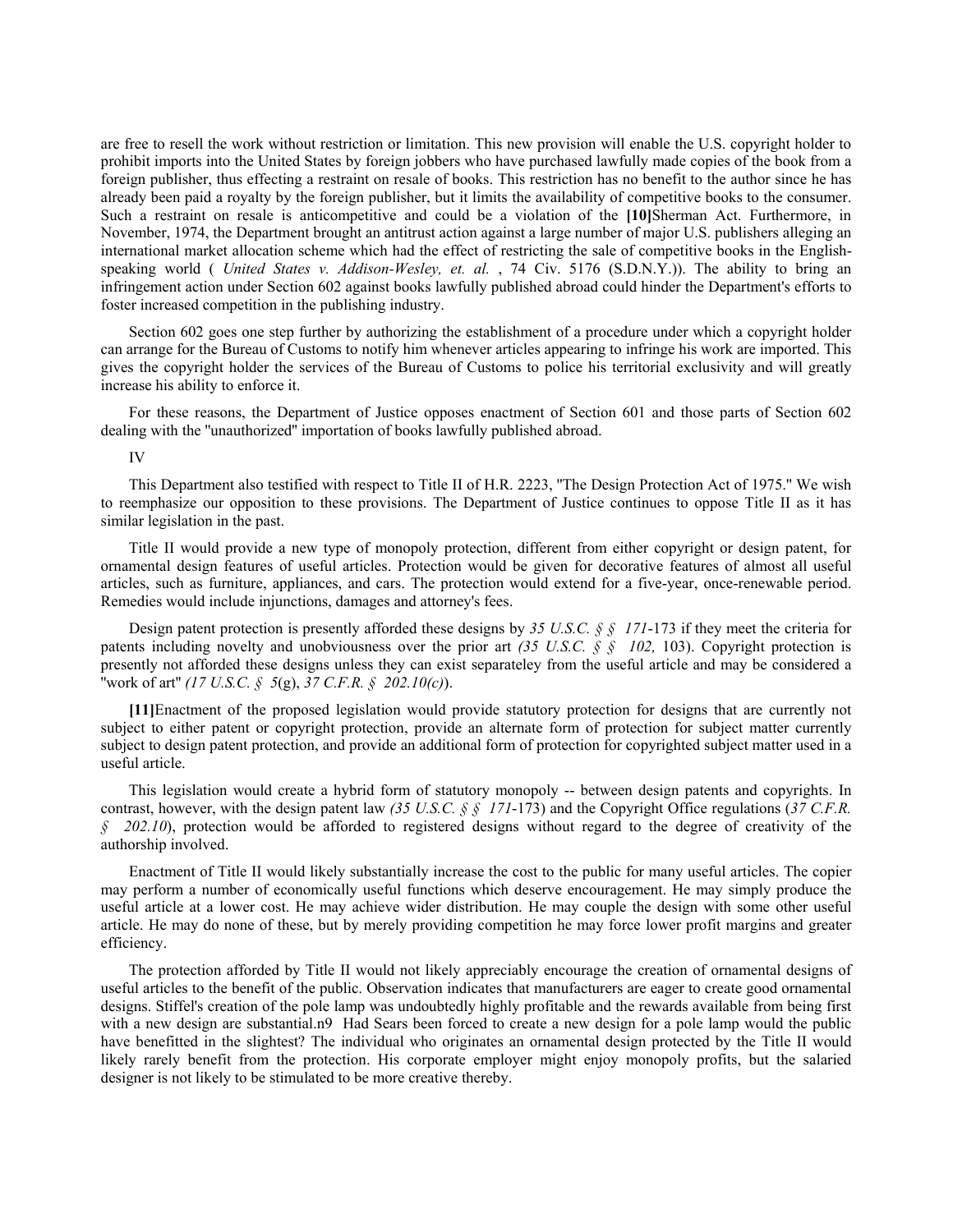Design protection would likely restrict healthy competition. An established company in a field would be in a position to harass newcomers with the claim that registered designs were **[12]**being infringed. Could not General Motors have protected the tail fin, the fast back, and so many other design elements as to force its competitors to build ugly or unattractive cars? Probably even that distinctive Volkswagen styling would be protectable. If tail fins are popular, we think it very healthy that auto companies be able to make cars with tail fins. We believe monopolies on what are basically utilitarian articles should be limited to those which protect inventions meeting the requirements for patentability. The opportunities to restrict others from competing afforded by Title II are immense without any commensurate benefits to the public.

To omit federal statutory protection for the form of a useful object is not to deny the originator of that form any remedy whatsoever.

Originators of designs for useful objects receive protection for their designs when they prove that the public is damaged by the copying, i.e., competitors are passing off goods as the originator's by copying the product's design. See *Crescent Tool Co. v. Kilborn & Bishop Co. , 247 Fed. 299 (2d Cir. 1917).* See also *Sears, Roebuck & Co. v. Stiffel Co. , 376 U.S. 225 (1964),* and *Compco Corp. v. Day-Brite Lighting, Inc. , 376 U.S. 234 (1964).*

In addition, there is a constitutional question as to whether the designs intended to be protected are ''discoveries'' or ''writings'' within the meaning of the Patent and Copyright Clause of the Constitution, Article I, section 8, clause 8, which would be essential to support the legislative authority in enacting this bill. Title II would protect almost any design not copied from another source, a lesser standard for protection than the standard of invention which has been required as a condition of patentability for both design and utility patents. *35 U.S.C. § § 171,* 102, 103; see *Hotchkiss v. Greenwood , 11 How. 248 (1851).* The Supreme Court's recent discussion of the Patent and Copyright Clause suggested that the traditional requirement of invention as a condition of patentability reflected a limitation of power inherent in the constitutional clause itself. *Graham v. John Deere Co. , 383 U.S. 1, 9 (1966).* In granting statutory protection to designs not amounting to an invention, Title II might be held beyond the power granted to Congress by Article I, section 8, clause 8.

It is equally questionable whether Title II would fall within Congress' power to protect the ''writings'' of ''authors''. The question whether a commercial design constitutes ''writings'' subject to copyright protection under the **[13]**Constitution has not been decided by the Supreme Court. The Graham opinion's recognition of the limitations on Congress' power under the Patent and Copyright Clause, and the separate opinion of Mr. Justice Douglas in *Mazer v. Stein, 347 U.S. 201, 219 (1954),* suggest the substantiality of this constitutional question. Since Title II is not limited to transactions in or affecting interstate commerce, it cannot be supportable under the Commerce Clause. See *Trade-Mark Cases, 100 U.S. 82 (1879).*

Quite apart from our opposition to the merits of Title II, we also oppose enactment of the design protection provisions of Title II which would provide a new class of actions against the United States. Title II proposes to amend 28 U.S.C. § 1498(a) to add the new type of design copyrights to the remedies available against the United States to inventors who have been issued United States patents when they are used by the United States without authorization of the owner. For example, by amending Section 1498 (a) in this way, the Congress will be creating a completely new problem area fraught with difficulties, for government contracts would not be faced with the necessity of designing around the ''packaging looks'' of a product covered by a design copyright which may not rise to the stature of patentable novelty and invention under the patent laws. Thus, the ''non-utilitarian looks'' of a vehicle which may not be protectable as a design patent would be given copyright-type protection under Title II. We therefore, strongly oppose the new type of protection proposed by Title II.

*28 U.S.C. § 1498*(a) is also amended to provide for the first time for suits against the United States for unauthorized use of inventions, whether patented or unpatented. Thus, it would appear to permit a suit based on a trade secret containing an unpatented invention. This, also, we strongly oppose as inconsistent with limiting claims against the United States in *28 U.S.C. § 1498*(a) to those recognized by the patent and copyright laws. No adequate showing has been made that this type of protection, on balance, is in the public interest.

The provision in Section 220 of Title II whereby simultaneous suit can be filed against the Administrator who carries out the provisions of Title II (§ 230) and an alleged infringer of the design is believed undesirable, and deserves specific comment. It subjects an alleged infringer to suit in the same action even though the threshold question whether a certificate can issue under the provisions of the law has not been decided as between the Administrator and the applicant for registration. While it is not likely that the issuance of certificates of registration will be frequently refused if certain basic requisites of application are met, **[14]**nevertheless, if a situation should arise of a refusal of issuance of a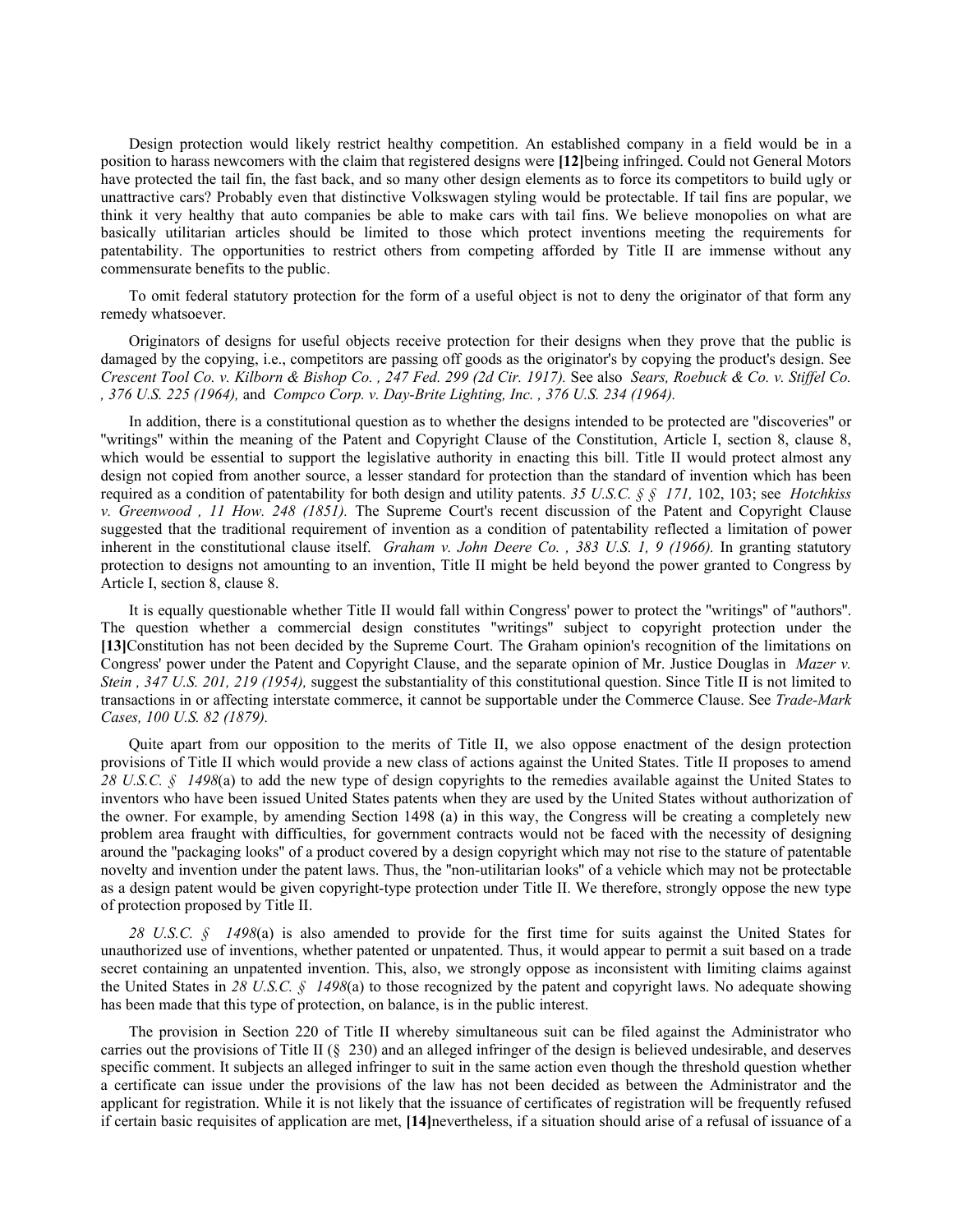certificate or registration by an Administrator, this should require a separate and distinctive action to secure issuance thereof. The present proposal encourages and condones harassment of competitors based on an ungranted right, and is thus highly anti-competitive. Furthermore, governmental functions should not normally be mixed with the proprietary enforcement functions of court in adjudicating private rights and remedies.

For these reasons, the Department of Justice continues to be opposed to enactment of Title II.

V.

The Department does not recommend enactment of the Criminal penalties for the infringement of sound recording and motion picture copyrights contained in section 506(a) of S. 22 as passed by the Senate. Despite our prior support, in 1974, of identical felony penalties in another bill (H.R. 13364), our experience over the past two years in prosecuting tape and motion picture pirates indicates that first offense felony provisions are likely to be counter-productive to our prosecutive efforts.

In calendar year 1974, approximately 75 defendants were convicted of criminal copyright infringement; in calendar year 1975, approximately 90 defendants were convicted. Over 85% of these defendants were convicted as a result of guilty pleas, a percentage that will almost certainly drop substantially if first-time infringers are faced with felony charges. Furthermore, over 95% of all defendant charged since 1972 have been convicted, and no defendant has ever been acquitted by a jury. In light of these statistics, we see little reason to increase the present misdemeanor classification of first offenses to that of a felony. In fact, some reluctance by U.S. Attorneys to prosecute those who are not major violators may be anticipated if the only available charge is a felony, whereas there would be no hesitancy to prosecute them as misdemeanants. Additionally, investigations may be hampered by witnesses and informants who are reluctant to provide information that could lead to felony, as opposed to misdemeanor, convictions.

The recording industry has recently estimated that the annual dollar volume of tape and record piracy has been cut in half from its peak annual rate of \$ 250 million in 1972-1973. While efforts by the industry, the courts, and state and local governments have doubtlessly had an impact, industry officials give major credit for this reduction to Federal enforcement efforts.

**[15]**The Department of Justice is of the opinion, then, that present penalties are adequate to deal with the problem of criminal infringements, provided that the forfeiture provisions passed by the Senate (sections 506(b) and 509 of S. 22) are retained to permit disposal of the vast quantities of infringing materials seized during copyright investigations. Therefore, we recommend that section 506(a) be amended to read as follows:

(a) Criminal infringement - Any person who infringes a copyright willfully and for purposes of commercial advantage or private financial gain shall be fined not more than \$ 2,500 or imprisoned not more than one year, or both, for the first such offense, and shall be fined not more than \$ 10,000 or imprisoned not more than three years, or both, for any subsequent offense: provided, however, that any person who infringes willfully and for purposes of commercial advantage or private financial gain the copyright in a sound recording afforded by subsections (1), (2), or (3) of section 106 or the copyright in a motion picture afforded by subsections (1), (3), or (4) of section 106 shall be fined not more than \$ 25,000 or imprisoned for not more than 1 year, or both, for the first such offense and shall be fined not more then [sic] \$ 50,000 or imprisoned not more than 3 years, or both, for any subsequent offense.

Note that the conjunction "or," rather than "and," should separate enumerated subsections to clearly indicate that an infringement may occur of any one of the exclusive rights granted by those subsections.

VI.

For these reasons, and those expressed at the hearings, the Department of Justice is opposed to certain provisions of the omnibus copyright revision bill pending in the House, and that passed by the Senate.

**[16]**The Office of Management and Budget has advised this Department that it has no objection to the submission of this report from the standpoint of the Administration's program.

Sincerely,

/s/